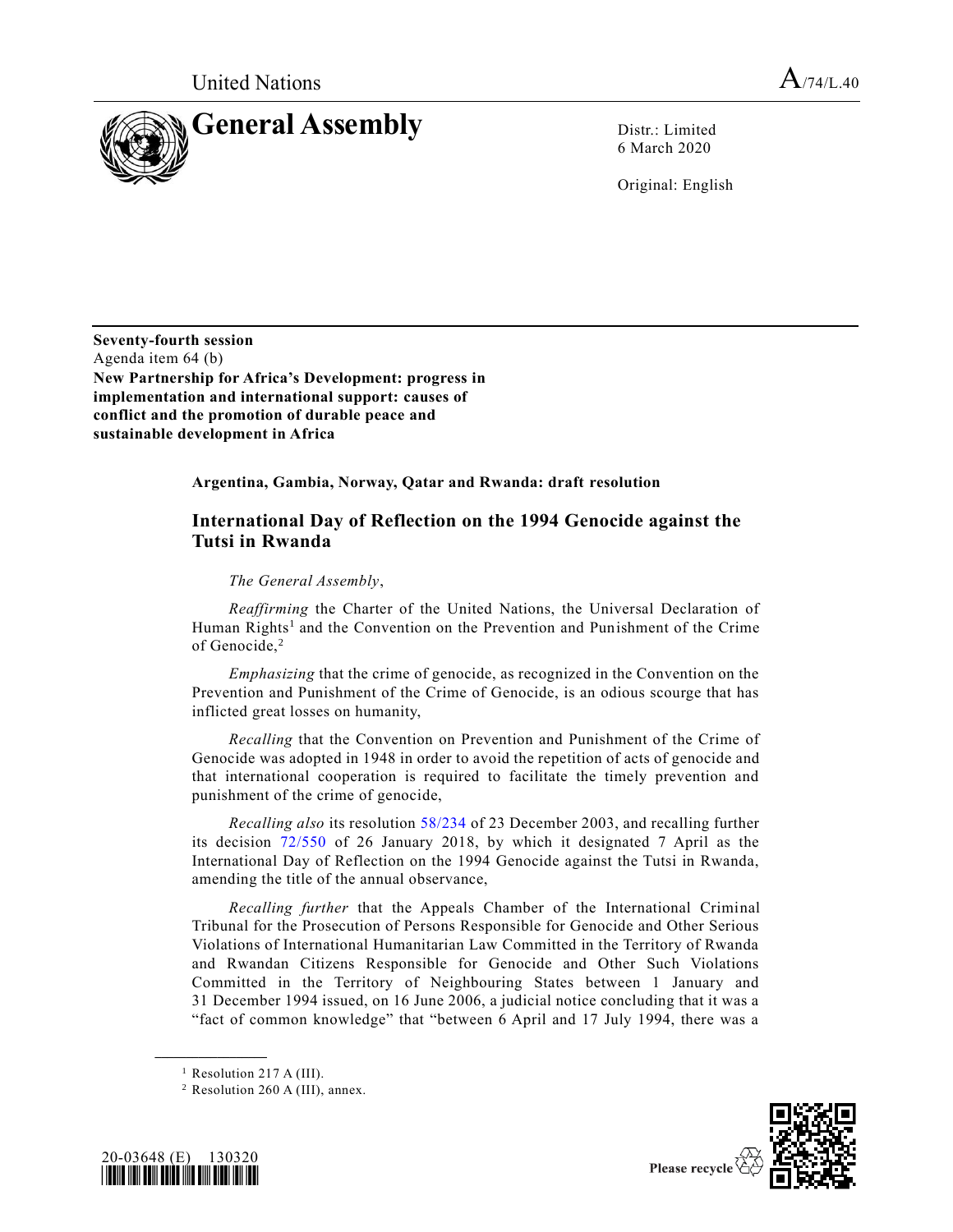genocide in Rwanda against the Tutsi ethnic group", recalling that more than a million people were killed during the genocide, including Hutu and others who opposed it, and noting with concern any form of denial of the genocide,

*Recalling* its resolution [73/328](https://undocs.org/A/RES/73/328) of 25 July 2019 on promoting interreligious and intercultural dialogue and tolerance in countering hate speech,

*Commending* the tremendous efforts of the Government and people of Rwanda to restore the dignity of the survivors, including the allocation by the Government of 6 per cent of its annual national budget for the support of genocide survivors,

*Honouring* the courage and dedication shown by the men and women who stopped the genocide,

*Expressing concern* that many of the genocide suspects continue to elude justice, recognizing the importance of all States combating impunity for all violations of human rights and acts that constitute the crime of genocide, and reaffirming its strong opposition to impunity,

*Convinced* that exposing and holding the perpetrators, including their accomplices, accountable, as well as restoring the dignity of victims through acknowledgement and commemoration of their suffering, would guide societies in the prevention of future acts of genocide and human rights violations,

*Noting* that the prosecution of persons responsible for genocide and other serious international crimes, through the national and international justice systems, including the *gacaca* courts of Rwanda, has contributed and continues to contribute to the process of national reconciliation in Rwanda,

*Recognizing* that 7 April 2020 marks the twenty-sixth anniversary of the genocide against the Tutsi in Rwanda, during which Hutu and others who opposed it were also killed,

1. *Reaffirms* 7 April as the International Day of Reflection on the 1994 Genocide against the Tutsi in Rwanda;

2. *Encourages* all Member States, organizations of the United Nations system and other relevant international organizations, as well as civil society organizations, to observe the International Day of Reflection on the 1994 Genocide against the Tutsi in Rwanda, including special observances and activities in memory of the victims of the genocide;

3. *Calls upon* States to recommit to preventing and fighting against genocide and other serious crimes under international law, and underscores the importance of taking into account lessons learned from the 1994 genocide against the Tutsi in Rwanda, during which Hutu and others who opposed it were also killed;

4. *Calls upon* all States to act in accordance with the Convention on the Prevention and Punishment of the Crime of Genocide<sup>2</sup> so as to ensure that there is no repetition of events of the kind that occurred in Rwanda in 1994;

5. *Condemns without reservation* any denial of the genocide against the Tutsi ethnic group in Rwanda as a historical event in full or in part, as established by the Appeals Chamber of the International Criminal Tribunal for Rwanda in 2006, rejects any denial of the genocide, and urges Member States to develop educational programmes that will inculcate in future generations the lessons of the genocide in order to help to prevent future acts of genocide;

6. *Condemns* any advocacy of hatred that constitutes incitement to discrimination, hostility or violence, whether it involves the use of print, audiovisual or electronic media, social media or any other means;